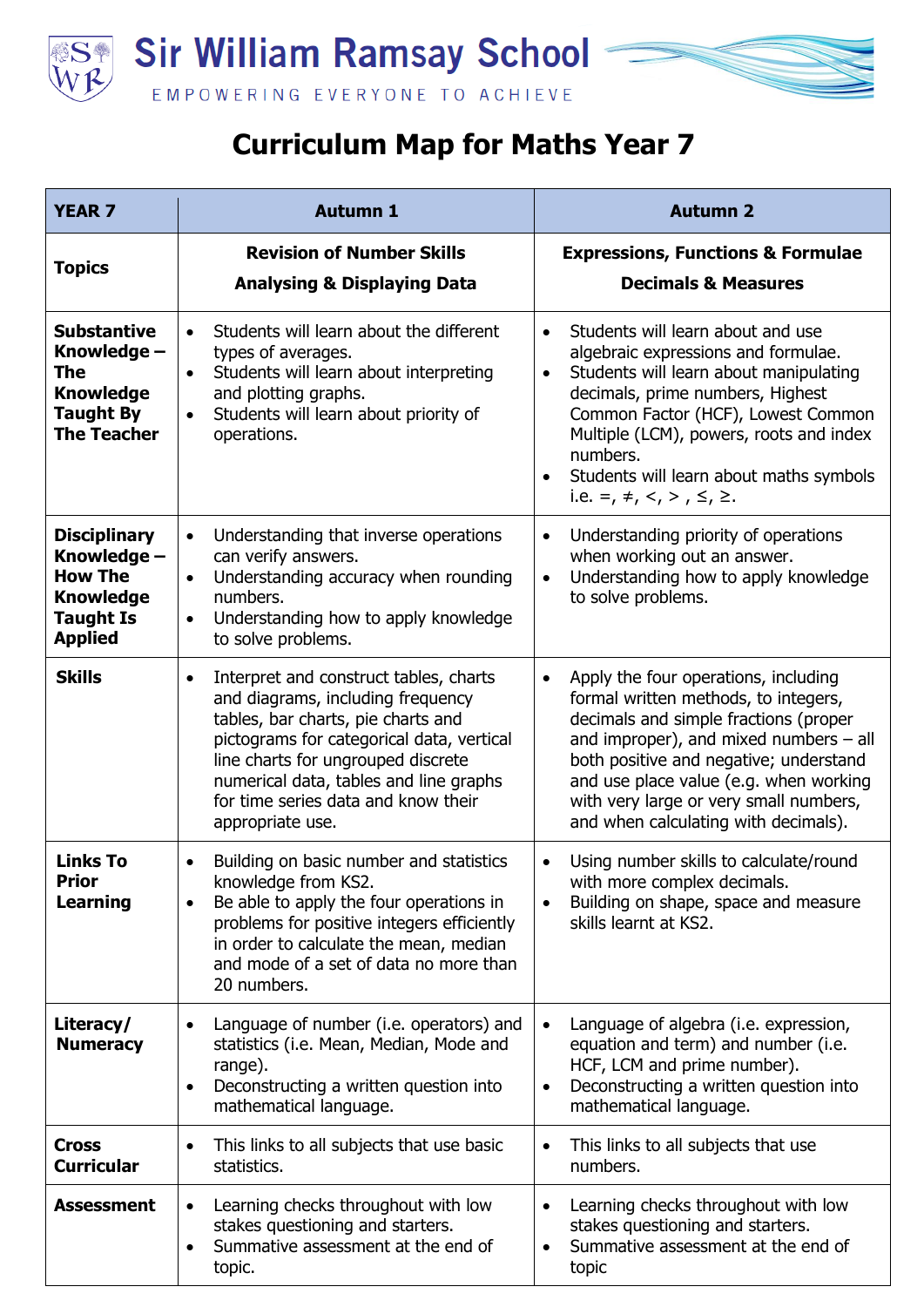| <b>YEAR 7</b>                                                                                                  | Spring 1 & 2                                                                                                                                                                                                                                                                                                                                                                                                                                                                                 | Spring 1 & 2                                                                                                                                                                                                                                                                                                                                                                              |
|----------------------------------------------------------------------------------------------------------------|----------------------------------------------------------------------------------------------------------------------------------------------------------------------------------------------------------------------------------------------------------------------------------------------------------------------------------------------------------------------------------------------------------------------------------------------------------------------------------------------|-------------------------------------------------------------------------------------------------------------------------------------------------------------------------------------------------------------------------------------------------------------------------------------------------------------------------------------------------------------------------------------------|
| <b>Topics</b>                                                                                                  | <b>Fractions &amp; Percentages</b><br><b>Probability</b>                                                                                                                                                                                                                                                                                                                                                                                                                                     | <b>Ratio &amp; Proportion</b>                                                                                                                                                                                                                                                                                                                                                             |
| <b>Substantive</b><br>Knowledge -<br>The<br><b>Knowledge</b><br><b>Taught By</b><br><b>The Teacher</b>         | Students will learn about the link<br>$\bullet$<br>between fractions and percentages.<br>Students will learn about the probability<br>$\bullet$<br>scale and link to percentage and<br>fractions.                                                                                                                                                                                                                                                                                            | Students will learn about ratio linking it<br>$\bullet$<br>to proportion.<br>Students will learn about the unitary<br>$\bullet$<br>method.                                                                                                                                                                                                                                                |
| <b>Disciplinary</b><br>Knowledge –<br><b>How The</b><br><b>Knowledge</b><br><b>Taught Is</b><br><b>Applied</b> | Understand that fractions and<br>$\bullet$<br>percentages are equivalent.<br>Understanding that probability is<br>$\bullet$<br>between 0 - 1.<br>Understanding how to apply knowledge<br>$\bullet$<br>to solve problems.                                                                                                                                                                                                                                                                     | Understand that ratio and proportion are<br>$\bullet$<br>linked.<br>Understand ratio like fractions can have<br>$\bullet$<br>equivalents.<br>Understanding how to apply knowledge<br>$\bullet$<br>to solve problems.                                                                                                                                                                      |
| <b>Skills</b>                                                                                                  | Define percentage as `number of parts<br>$\bullet$<br>per hundred; interpret percentages and<br>percentage changes as a fraction or a<br>decimal and interpret these<br>multiplicatively; express one quantity as<br>a percentage of another; compare two<br>quantities using percentages; work with<br>percentages greater than 100%.<br>Apply ideas of randomness, fairness and<br>$\bullet$<br>equally likely events to calculate<br>expected outcomes of multiple future<br>experiments. | Use ratio notation, including reduction to<br>$\bullet$<br>simplest form.<br>Divide a given quantity into two parts in<br>$\bullet$<br>a given part: part or part: whole ratio;<br>express the division of a quantity into<br>two parts as a ratio; apply ratio to real<br>contexts and problems (such as those<br>involving conversion, comparison,<br>scaling, mixing, concentrations). |
| <b>Links To</b><br><b>Prior</b><br><b>Learning</b>                                                             | Using fraction skills to understand<br>$\bullet$<br>probability scales and calculating simple<br>probability of independent events.                                                                                                                                                                                                                                                                                                                                                          | Apply skills from previous topics to<br>$\bullet$<br>workout direct proportion and<br>understand concept of ratio.<br>Be able to divide a given amount in a<br>$\bullet$<br>specific ratio and solve worded<br>problems.<br>Use fraction and percentage notation to<br>$\bullet$<br>compare simple proportions.                                                                           |
| Literacy/<br><b>Numeracy</b>                                                                                   | Language of percentages, fractions and<br>$\bullet$<br>probability.<br>Deconstructing a written question into<br>$\bullet$<br>mathematical language.                                                                                                                                                                                                                                                                                                                                         | Language of ratio (i.e. unitary method)<br>$\bullet$<br>and proportion (i.e. best value).<br>Deconstructing a written question into<br>$\bullet$<br>mathematical language.                                                                                                                                                                                                                |
| <b>Cross</b><br><b>Curricular</b>                                                                              | This links to all subjects that use number<br>$\bullet$<br>or probability.<br>This links to finance and calculating<br>$\bullet$<br>percentages.                                                                                                                                                                                                                                                                                                                                             | This links to all subjects that use<br>$\bullet$<br>proportion such as Food Technology and<br>Sciences.                                                                                                                                                                                                                                                                                   |
| <b>Assessment</b>                                                                                              | Learning checks throughout with low<br>$\bullet$<br>stakes questioning and starters.<br>Summative assessment at the end of<br>$\bullet$<br>topic.                                                                                                                                                                                                                                                                                                                                            | Learning checks throughout with low<br>$\bullet$<br>stakes questioning and starters.<br>Summative assessment at the end of<br>$\bullet$<br>topic.                                                                                                                                                                                                                                         |